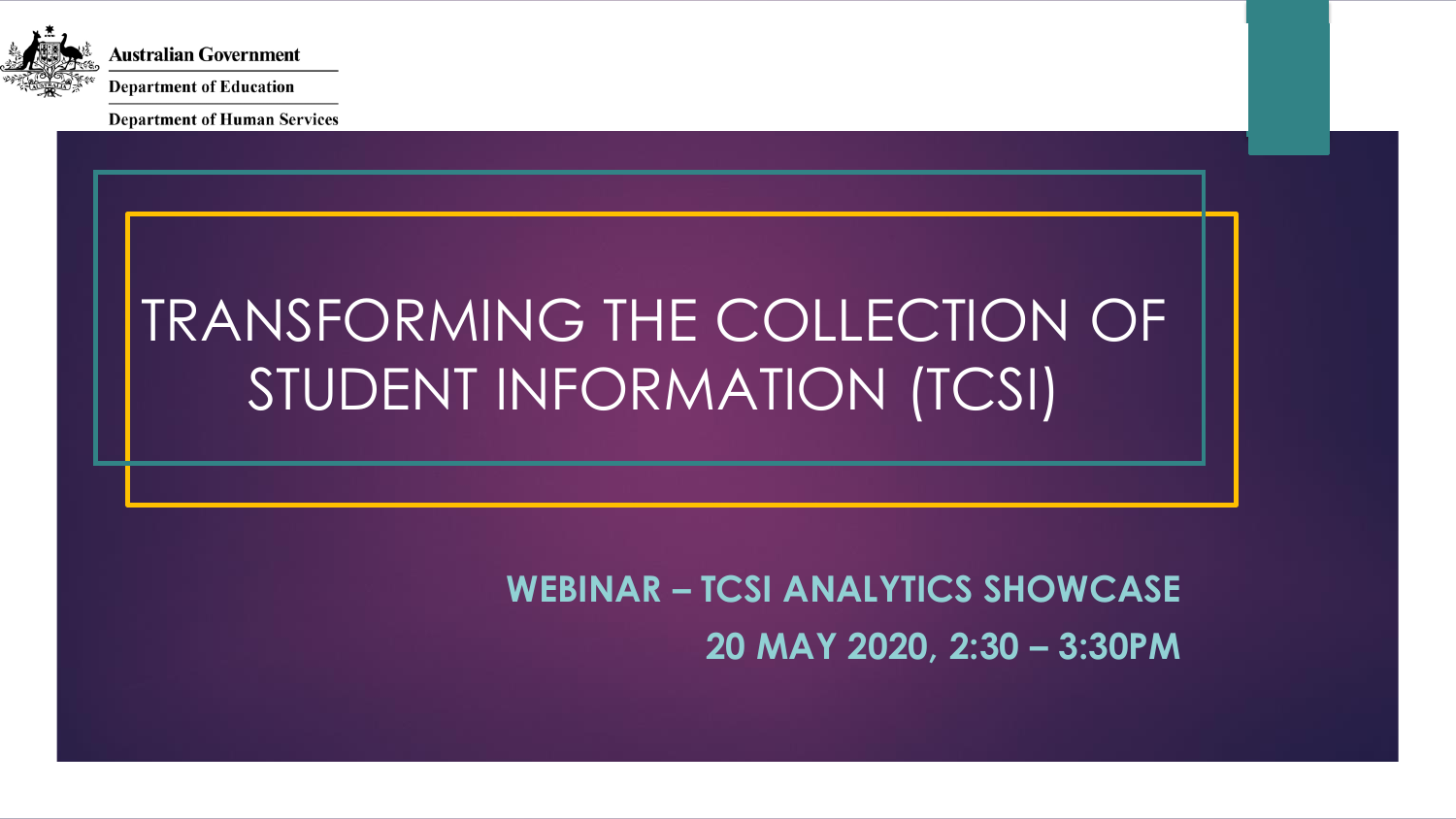### Webinar Agenda **| TCSI Update**

**TCSI Analytics showcase** 

**PRODA progress** 

Getting in touch with us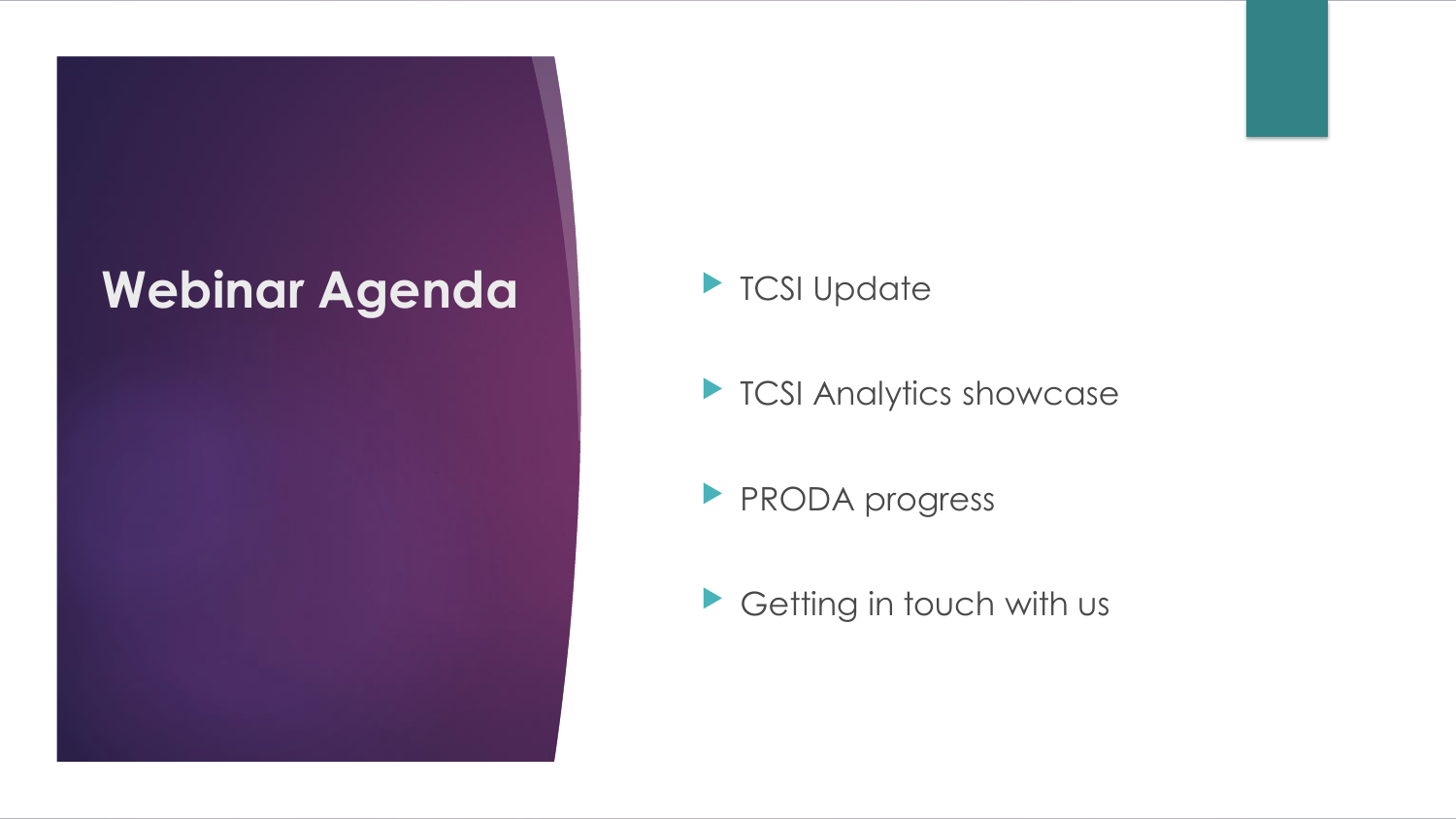## **TCSI Update**

| In production*          | In staging                             | <b>Coming soon</b>                 | In development      |
|-------------------------|----------------------------------------|------------------------------------|---------------------|
| • Courses of study      | <b>Notifications:</b>                  | • OS-HELP                          | Student entitlement |
| Courses<br>$\bullet$    | • Scheduled validations                | SA-HELP<br>$\bullet$               | management engine   |
| Campuses<br>$\bullet$ . | <b>CHESSN</b><br>$\bullet$ .           | • HECS-HELP                        | (STEME)             |
| • Course on campus      | • Student entitlement                  | $\cdot$ FEE-HELP                   |                     |
| • Students              | <b>TFN verification</b><br>$\bullet$ . | $\cdot$ VSL                        |                     |
| • Course admissions     |                                        | <b>TCSI Analytics</b><br>$\bullet$ |                     |
| • Unit enrolments       | <b>Endpoint functional for:</b>        |                                    |                     |
| • Exit awards           | • Staff collection                     |                                    |                     |
| • Aggregate awards      | Apps and Offers<br>$\bullet$           |                                    |                     |

\* GETs only until StEME is in production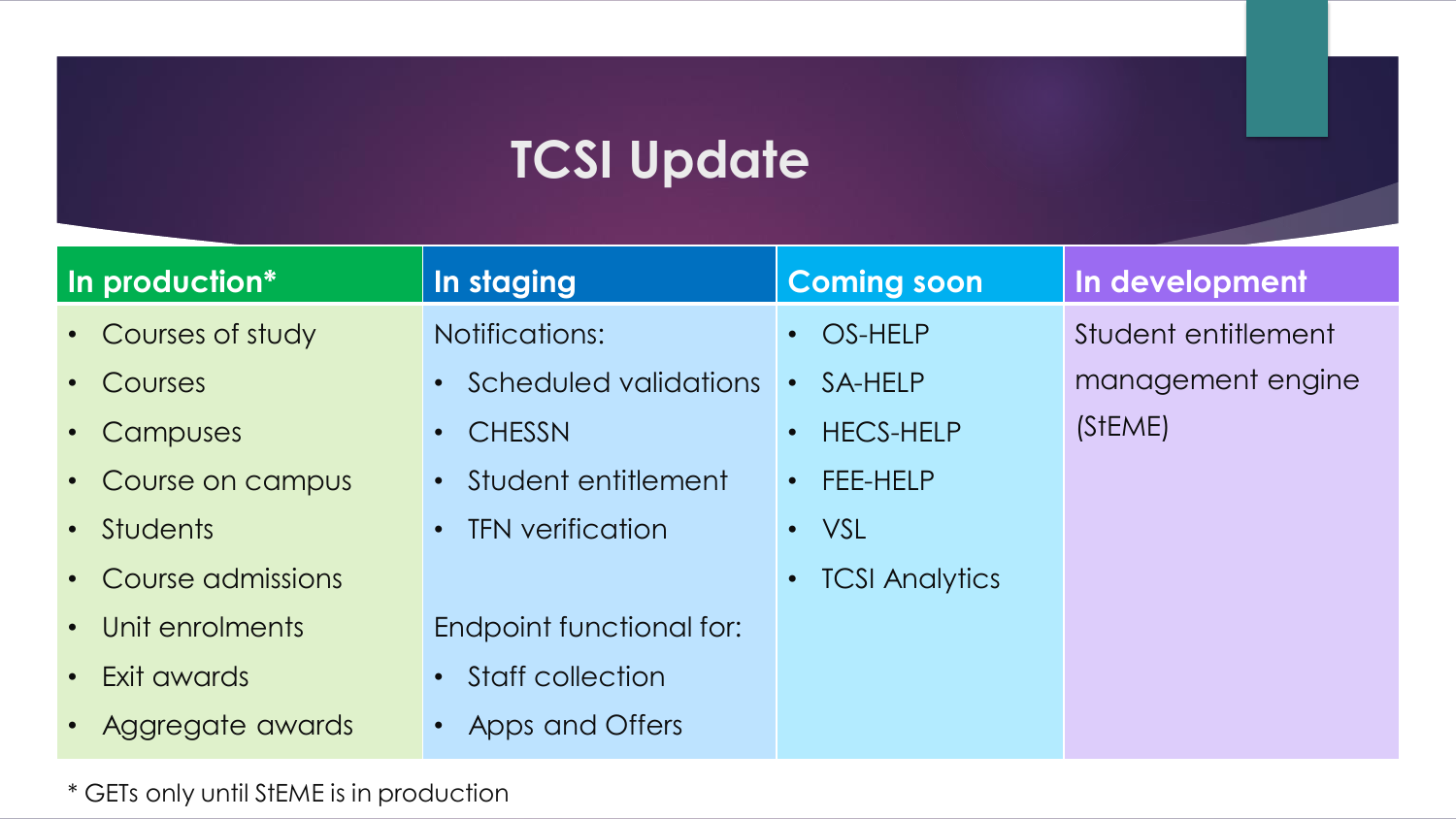# **TCSI Analytics Showcase**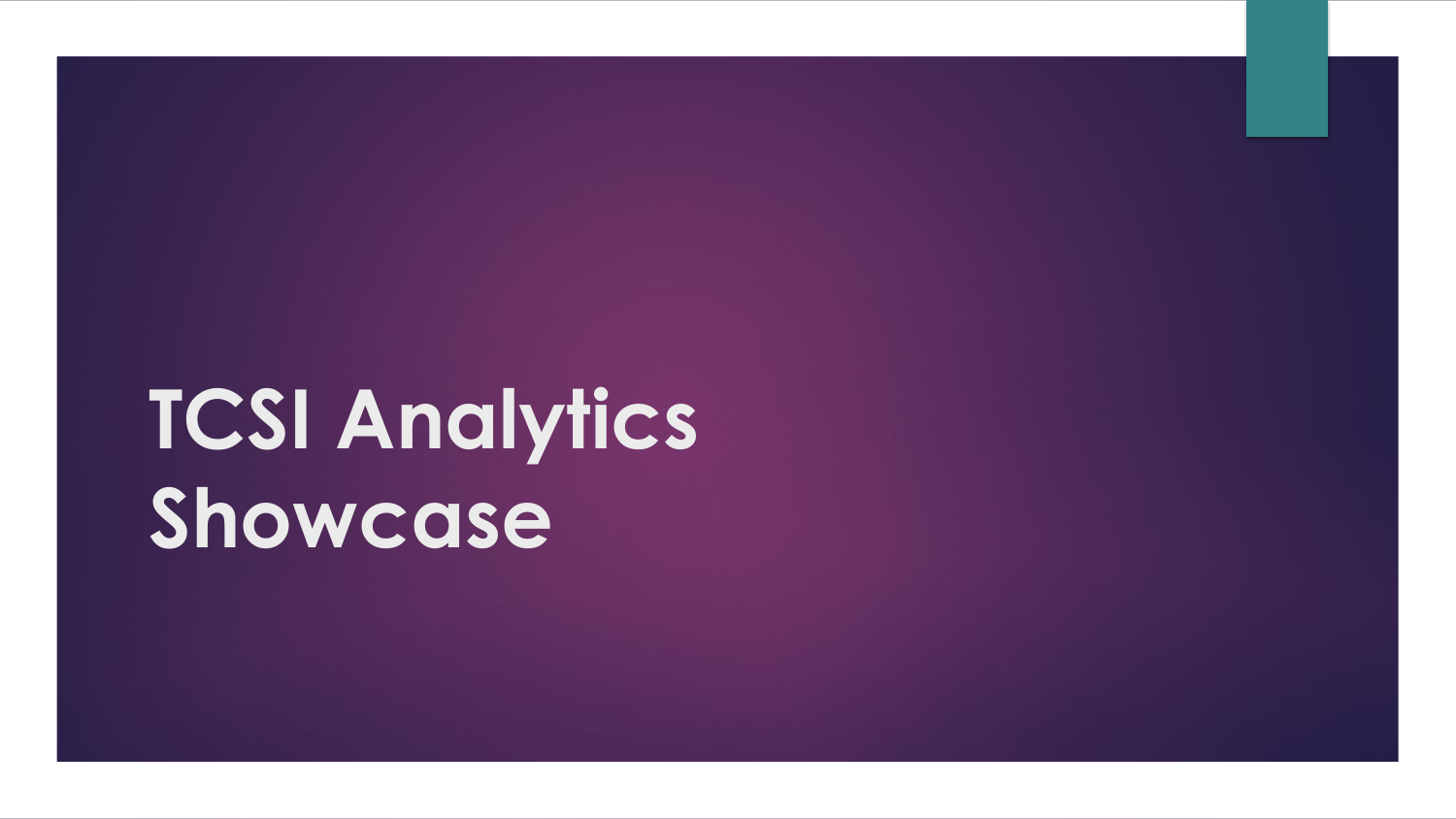# **PRODA Progress**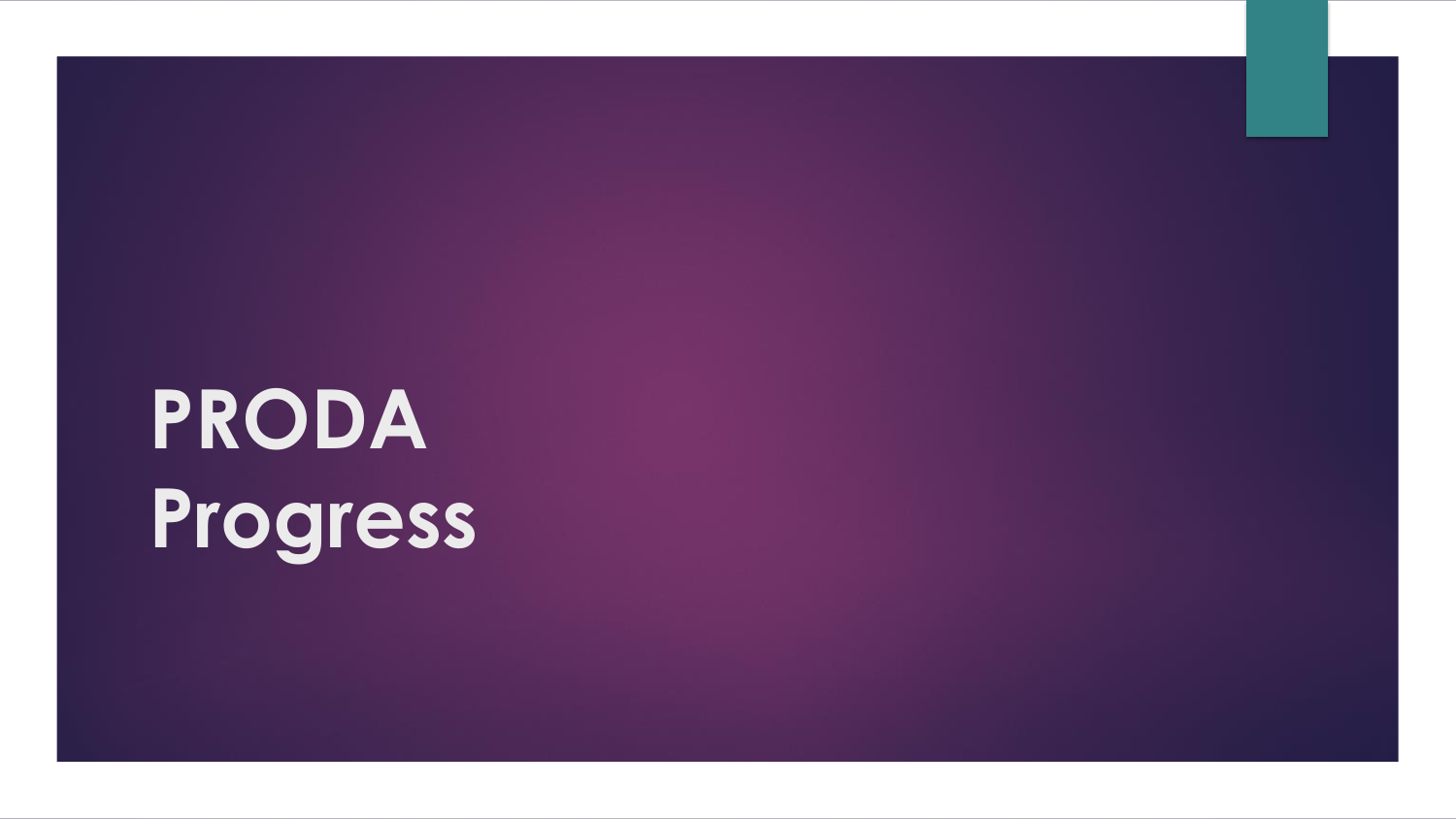## **PRODA Progress**

#### **At a glance**

Only 1 in 2 providers have linked their organisation to the TCSI Service



providers are in the process of completing their PRODA set-up





68 providers have not started representing 1 in 5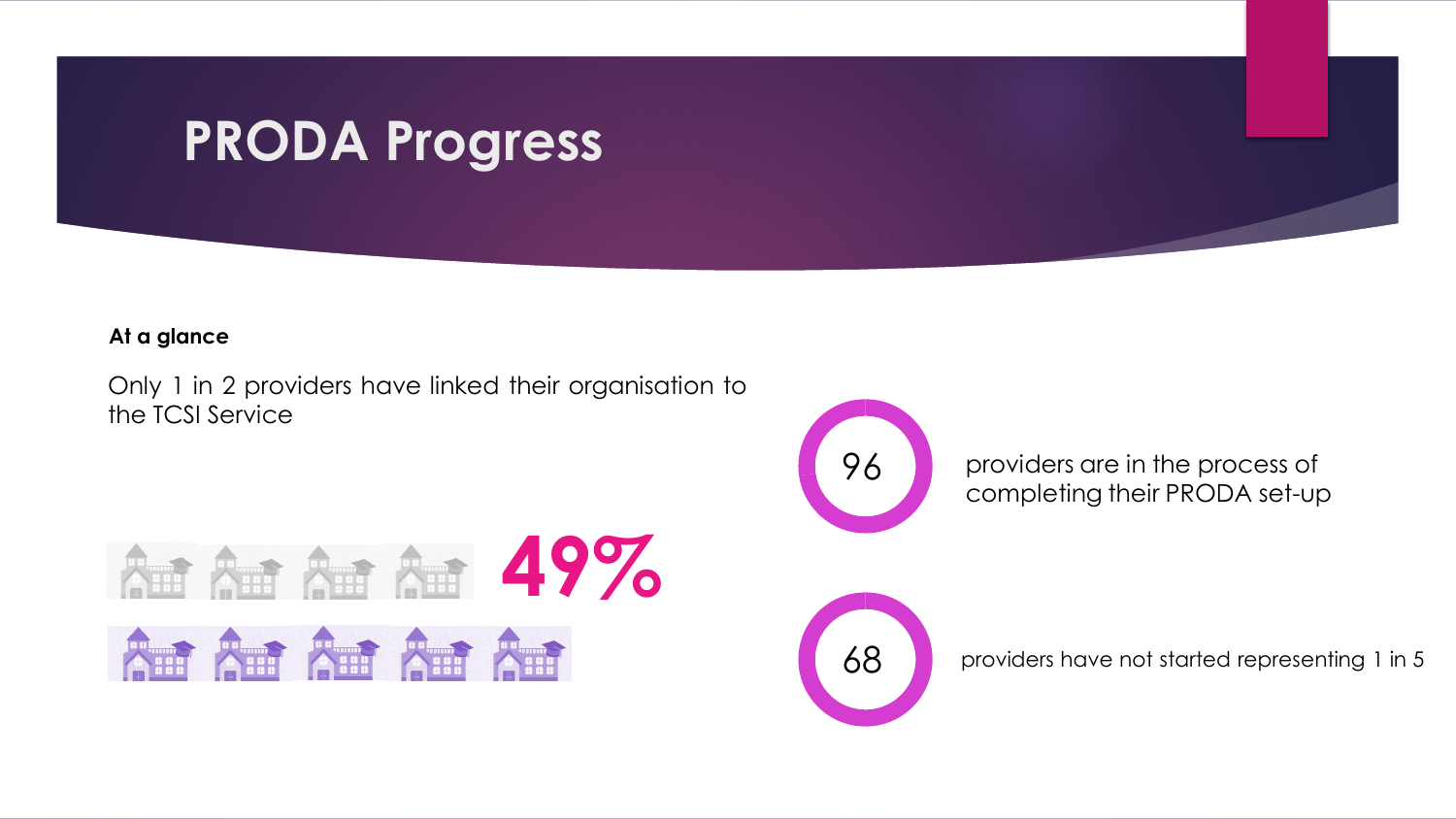



All providers need to complete their PRODA registration for all TCSI Services including **TCSI Data entry and APIs** .



We need you to drive this!



### **Registering your organisation just got easier!**

To register your organisation, the **Associate** or now the **Authorised Contact**  identified on the Australian Business Register (ABR) can do this



### **Bring your staff on-board**

You need to consider which staff members from your organisation need to register for PRODA.



Don't wait to connect to the TCSI Service now!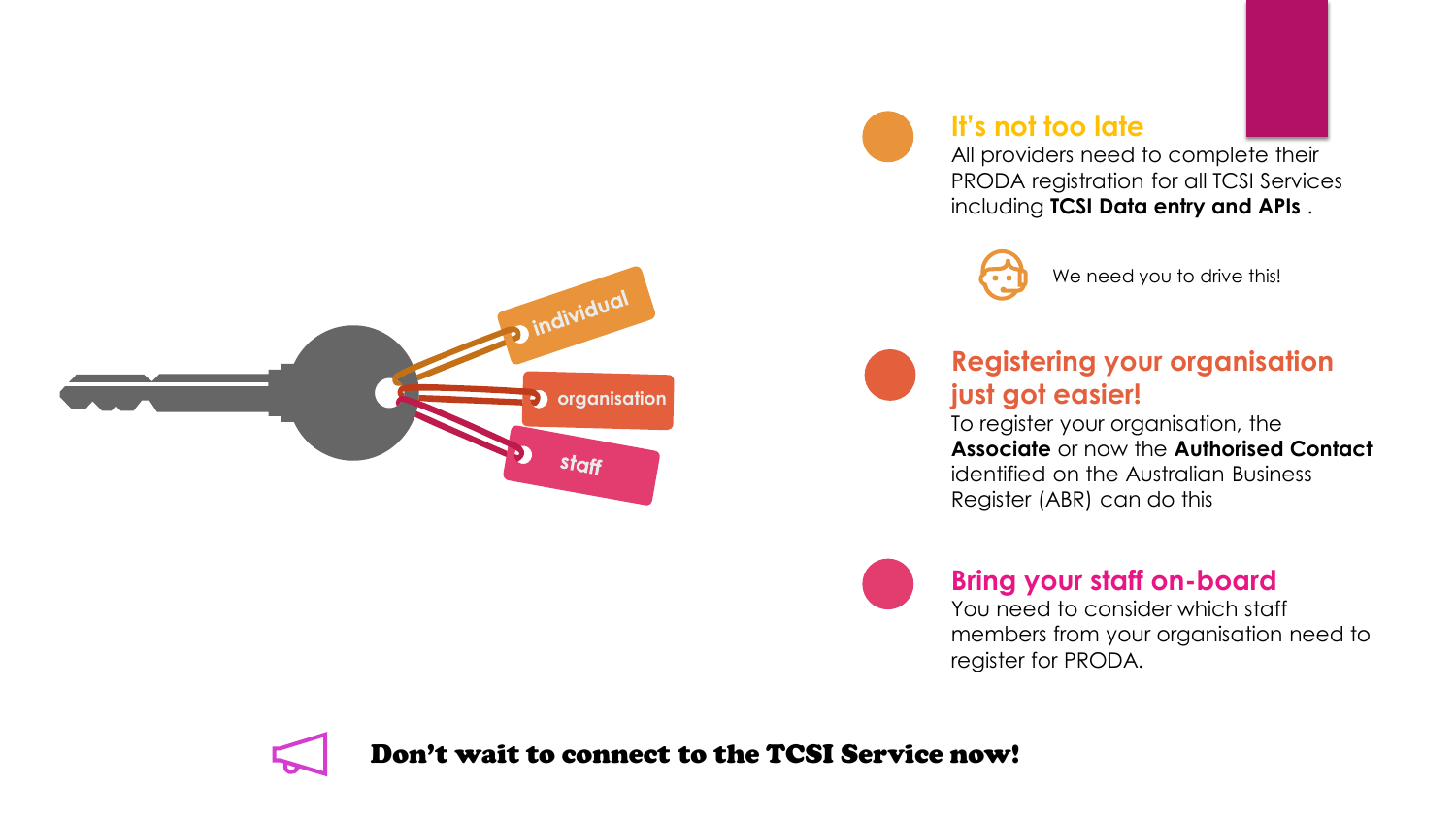

Make sure your staff have been assigned the appropriate type of roles in PRODA. This will help you better manage staff access to TCSI Services.



Working through the steps in the PRODA guides is the best way to get your roles sorted.

### Service provider details

| Code                             | <b>CTCSI</b>                                                                                    |  |  |
|----------------------------------|-------------------------------------------------------------------------------------------------|--|--|
| <b>Name</b>                      | Tertiary Collection of Student Information<br>Tertiary Collection of Student Information (TCSI) |  |  |
| <b>Description</b>               |                                                                                                 |  |  |
| <b>Status</b>                    | Active                                                                                          |  |  |
|                                  |                                                                                                 |  |  |
| Delegable Attributes             |                                                                                                 |  |  |
| <b>Name</b>                      | <b>Description</b>                                                                              |  |  |
| <b>TCSI Analytics - Signoff</b>  | Ability to sign-off a verified data set in the TCSI Analytics portal                            |  |  |
| <b>TCSI Data Entry Portal</b>    | Access to the TCSI Data entry portal                                                            |  |  |
| <b>TCSI myHELPbalance Portal</b> | Access to the TCSI myHELPbalance portal                                                         |  |  |
| <b>TCSI Analytics - Read</b>     | Read only access to the TCSI analytics portal                                                   |  |  |
| <b>TCSI Analytics - Verify</b>   | Ability to verify the data set in the TCSI analytics portal                                     |  |  |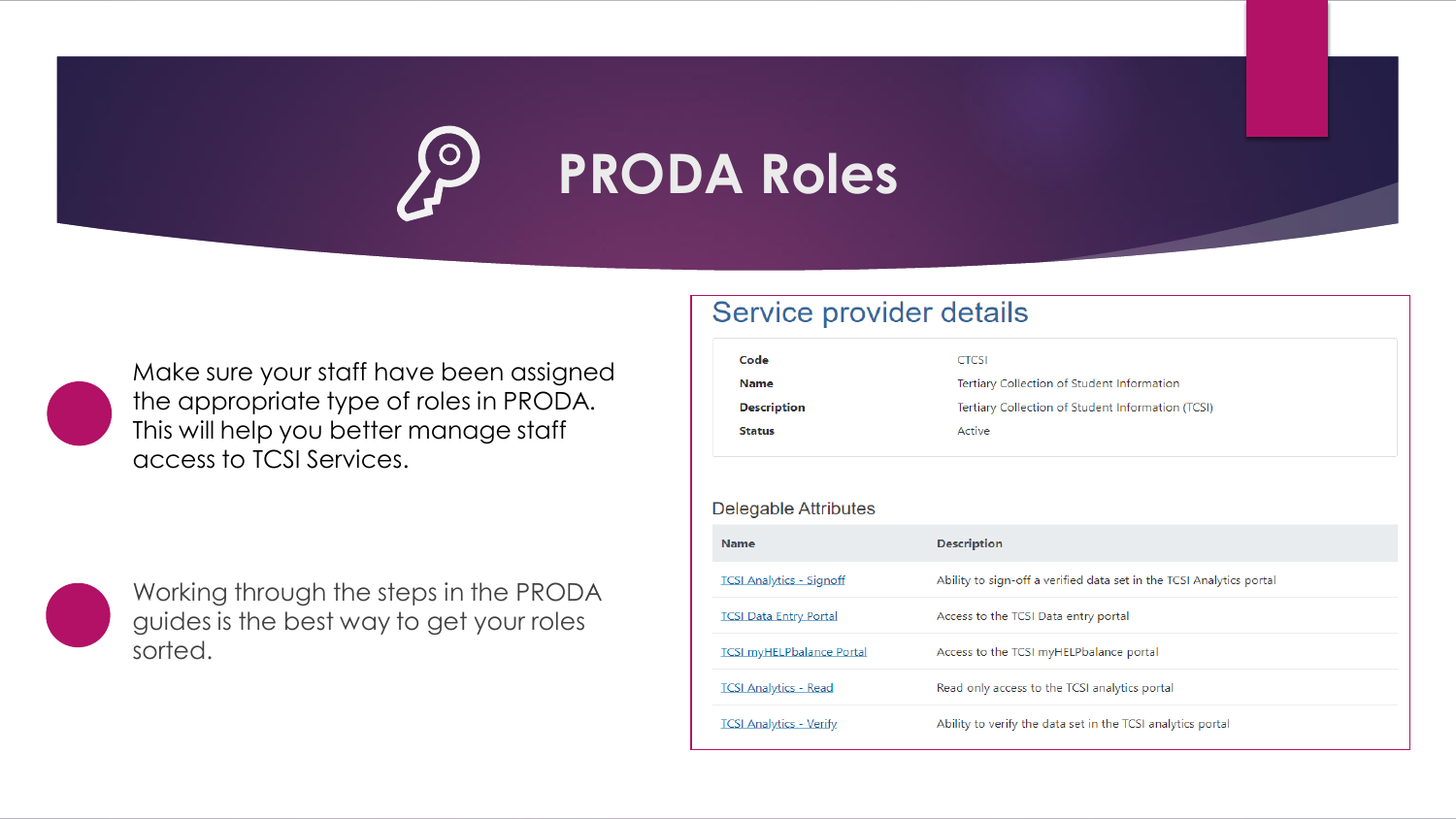### How do I know if we have completed our PRODA registration for TCSI?

### **The simplest way to check if you have completed your PRODA set-up is by:**

- 1. Logging into PRODA
- 2. Clicking on the "TCSI Support" tile
- 3. Then clicking on the TCSI Service that you want to access
- ✓ You will only be able to access the relevant service if your:
- ✓ Your organisation is registered;
- ✓ You have been added to your PRODA organisation; and
- ✓ You have been assigned the relevant role.

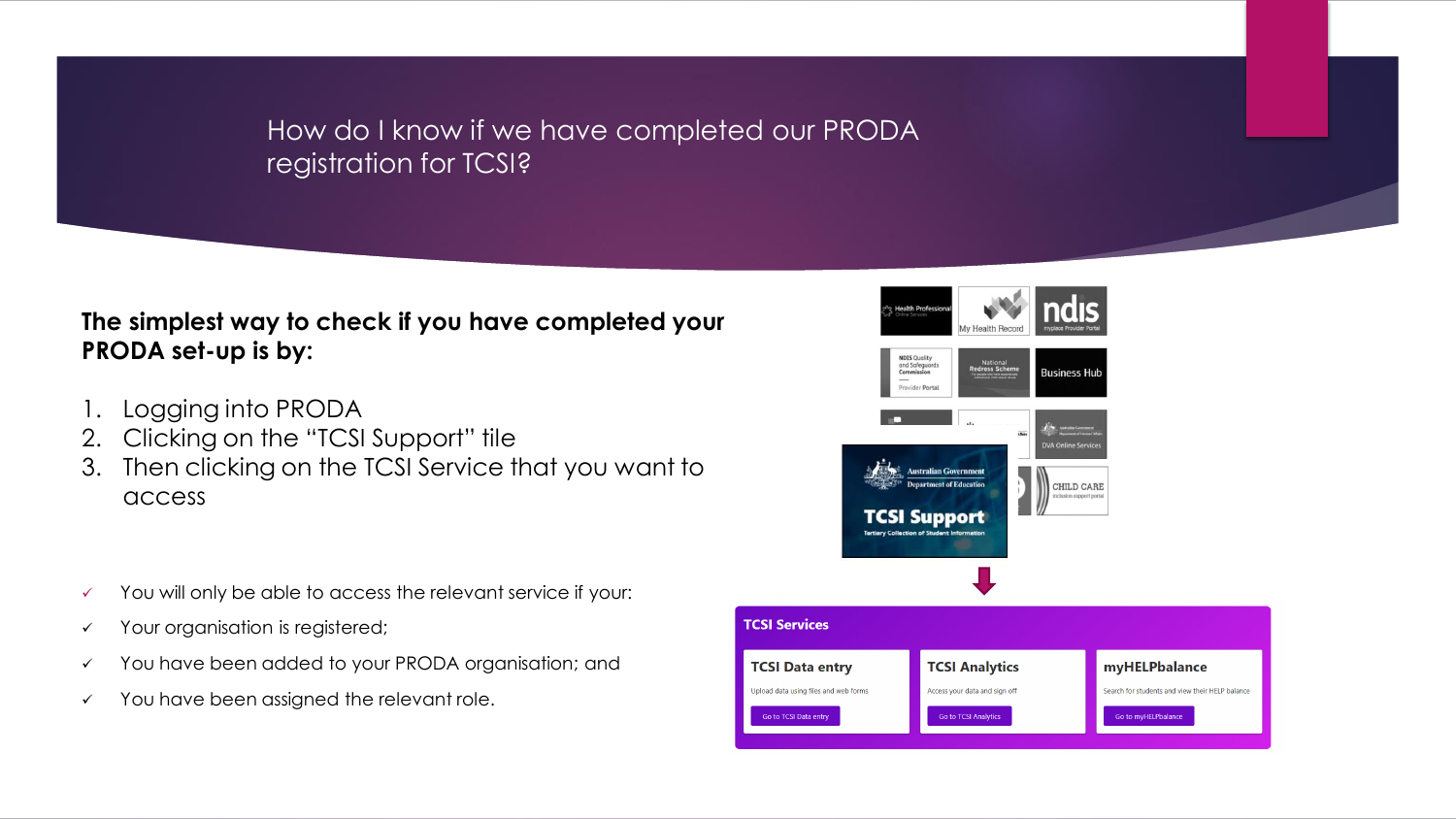# Your PRODA Library

#### **Website / HEIMSHELP / TCSI Resources**

Gateway to a comprehensive range of information that provides a linkage to the dedicated TCSI resource page



 $\bigoplus$ 

#### **Guides**

Under the transition tab on the TCSI resource page the following guides are available: Phase 1 – Get Ready Phase 2 – Register Phase 3 - Complete

#### **FAQs**

To assist with your questions, specific PRODA FAQs are available on the TCSI resources page on HEIMShelp

#### **Webinars**

A number of webinar have covered PRODA, the most recent, 4 March 2020, provided a session on PRODA roles. The 14 November 2019 webinar also covered PRODA Phase 3 and listed some useful tips and hints

#### **Services Australia / PRODA**

Services Australia website provides general information about registering and services you can access

#### **Helpdesk Support**

Registration of your PRODA Individual or Organisation account, you can contact PRODA Support at [proda@humanservices.gov.au](mailto:proda@humanservices.gov.au) or 1800 700 199 (option 1).

If you have any TCSI specific questions, please email [TCSIsupport@dese.gov.au](mailto:TCSIsupport@dese.gov.au).

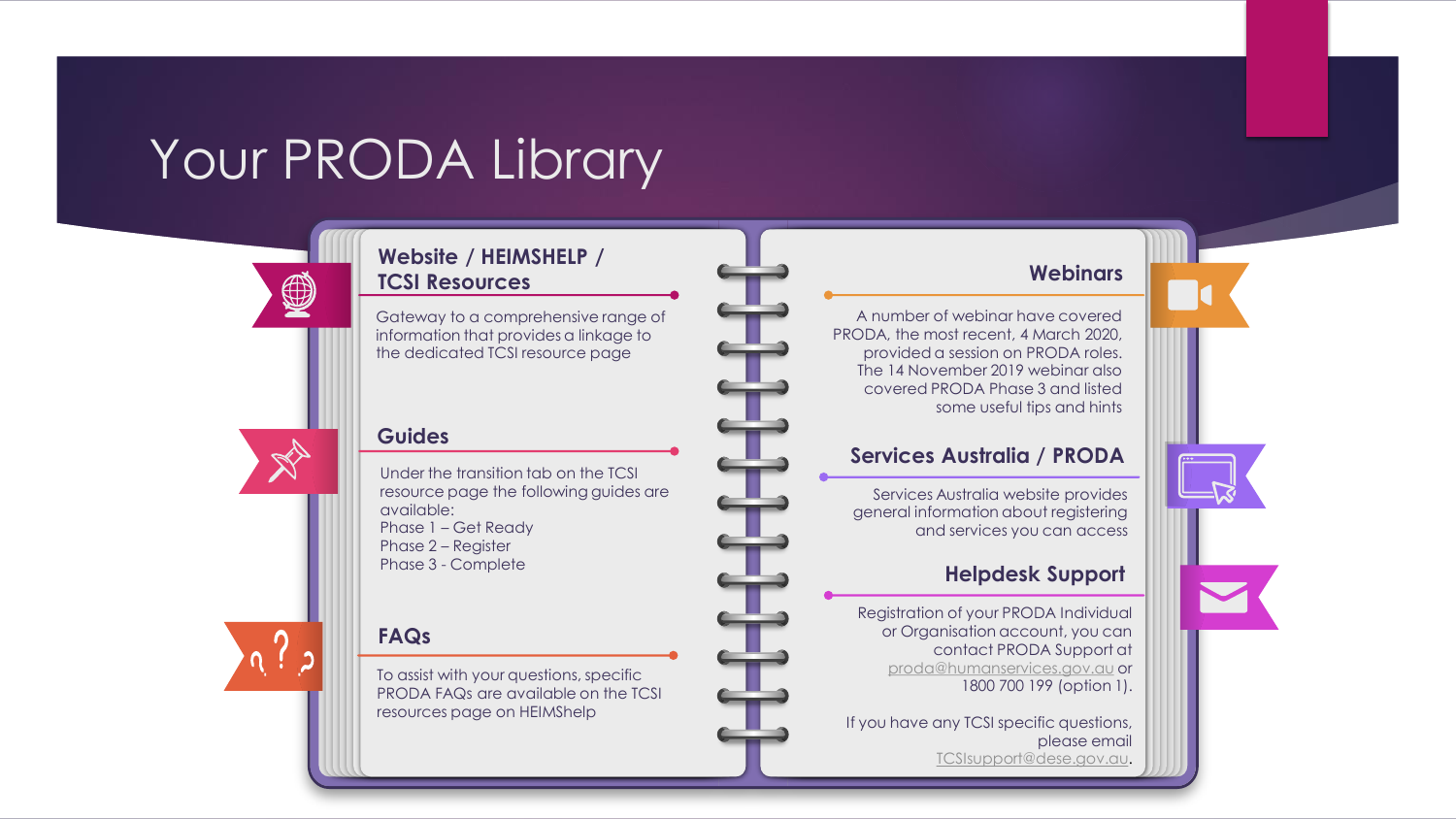## New webpages



### Let's take a Sneak Peek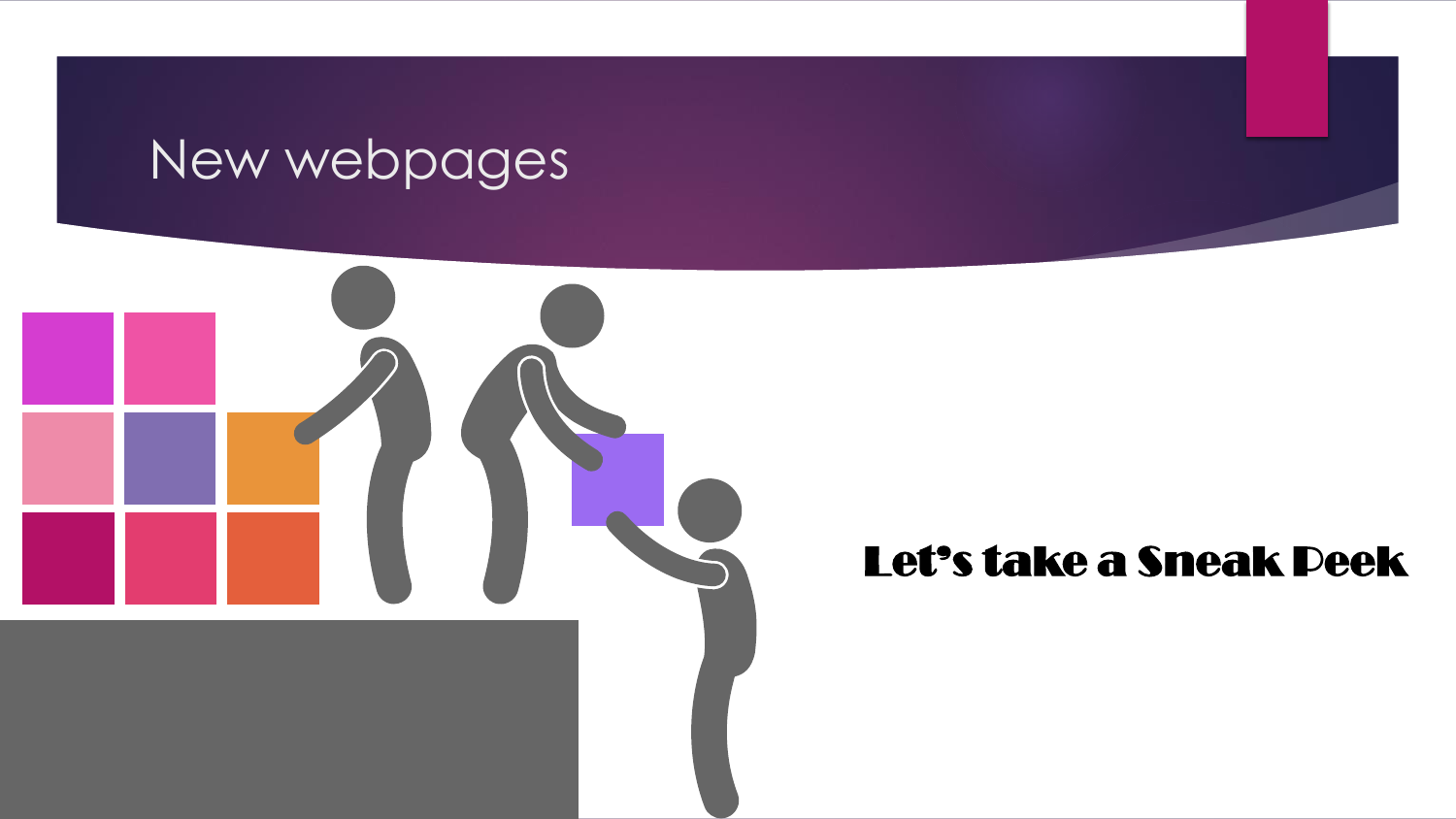

Australian Government **TCS** TERTIARY COLLECTION

Home About Reporting News Help & support Search for a report, element or validation code

**TCSI Access<sup>®</sup>** 

TCSI Support gives you quick access to all the information you need to report students, staff, and applications.